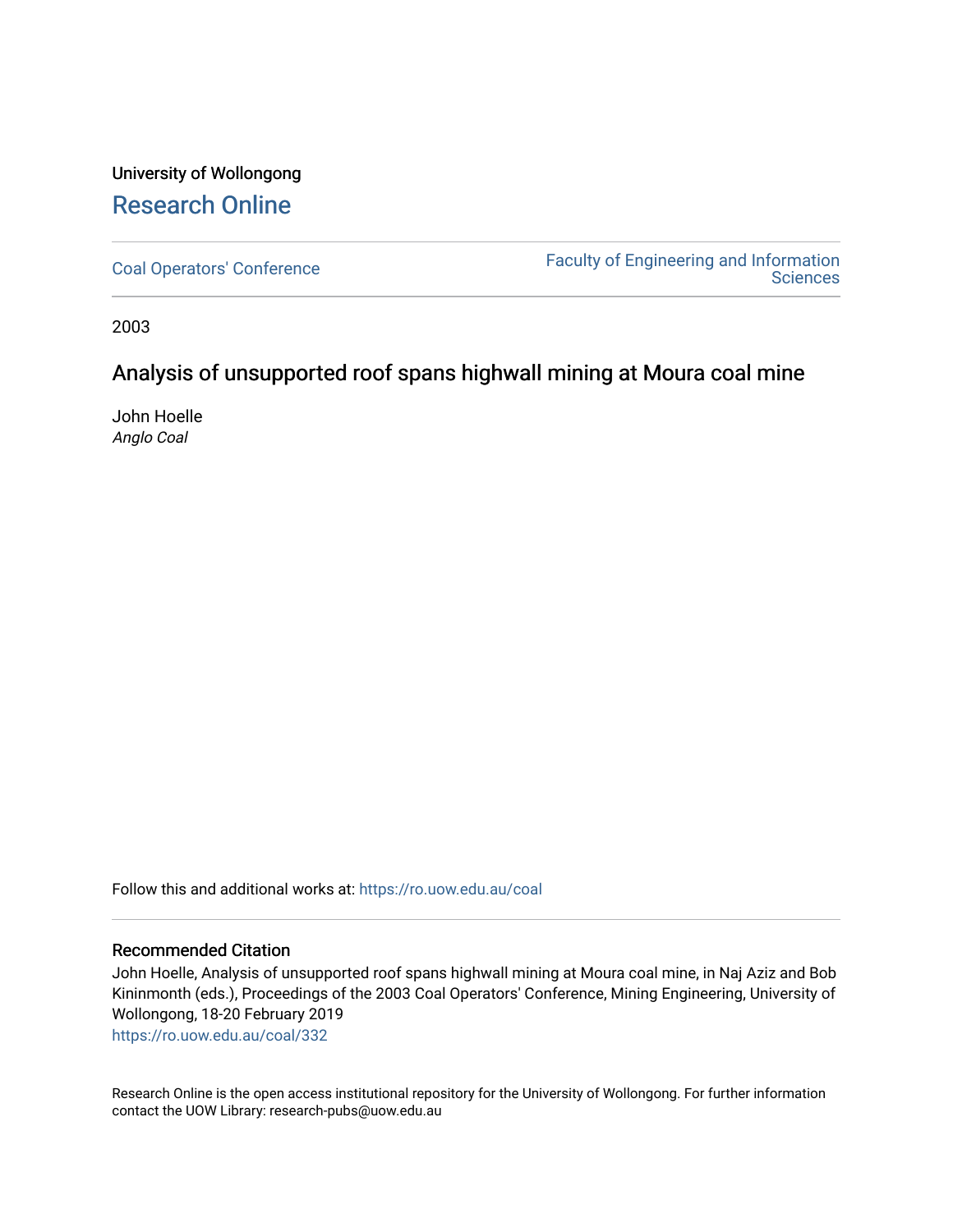# ANALYSIS OF UNSUPPORTED ROOF SPANS HIGHWALL MINING AT MOURA COAL MINE

### John Hoelle<sup>1</sup>

*ABSTRACT:* Highwall Mining has been conducted at Moura Coal Mine since 1993. During that time period, four different highwall-mining systems have been used. One common constraint with three of the systems was that all drives were 3.6 metres wide and they wcrcdrivcs are unsupported. The roof conditions vary from pit to pit, seam to seam and within a single reserve block. The roof stability was analysed for each pit and for areas within each pit. The analysis ranged from empirical methods to finite element and numerical analysis. A large amount of geotechnical information was obtained during the exploration program. In most cases a Rock Mass Rating (RMR) system such as the Coal Mine Roof Rating (CMRR) was sufficient for estimating the potential stability of the immediate roof strata.

#### INTRODUCTION

Moura Coal Mine has had highwall mining conducted on the property from 1993 (auger system) and highwall mining using a continuous miner as the cutting system since 1995. At present there are two different systems operating at the mine. When highwall mining was first being investigated for the Moura Mine. all of the risk assessments highlighted several different geotechnical-related areas that needed to be addressed, which included roof, pillar and floor stability. As a result of these assessments, several methods have been used to evaluate the roof stability.

#### BACKGROUND

Moura Coal Mine is located in the southern portion of the Bowen Basin just west of Gladstone. The first test mining was in 1959 in a short term open-cut mine in the B seam near Kianga. Open-cut mining started in May 1961 and underground in November 1963. The mine has had a number of open cut pits. underground mines and highwull mining since operations commenced. Presently, active mining is conducted by open cut and highwall mining methods. The active portion of the mine stretches approximately 35 kilometers from north to south with additional reserves both to the north and south. There are seven seams that are mined with thickness ranging from less than onc metre to over six melres.

In highwall mining, there is little control over roof stability. The width of the drive is fixed and the azimuth of the drive is controlled within a few degrees. A certain level of exploration can be conducted; however unlike underground mining, there is limited access to the reserve to observe the roof strata and correct any assumptions once mining commences. The size of the pillars can be changed according to geologic conditions. However. the width of the drive is set and adverse conditions in the roof and floor can only be managed to a limited extent. The stability of the roof can be affected to a limited extent by varying the width of the webs or by leaving top coal in the drive.

Sioce a method of controlling the roof is not available, any analysis should address the following:

- Can the reserve be economically be mined, i.e. is the roof so poor that mining cannot be conducted.
- Will the roof be stable if all of the coal is removed?
- If the immediate roof is unstable. will short-term stability be achieved by leaving coal top? If top coal is required. what thickness of coal will provide stability?

,

Moura Coal Mine, Anglo Coal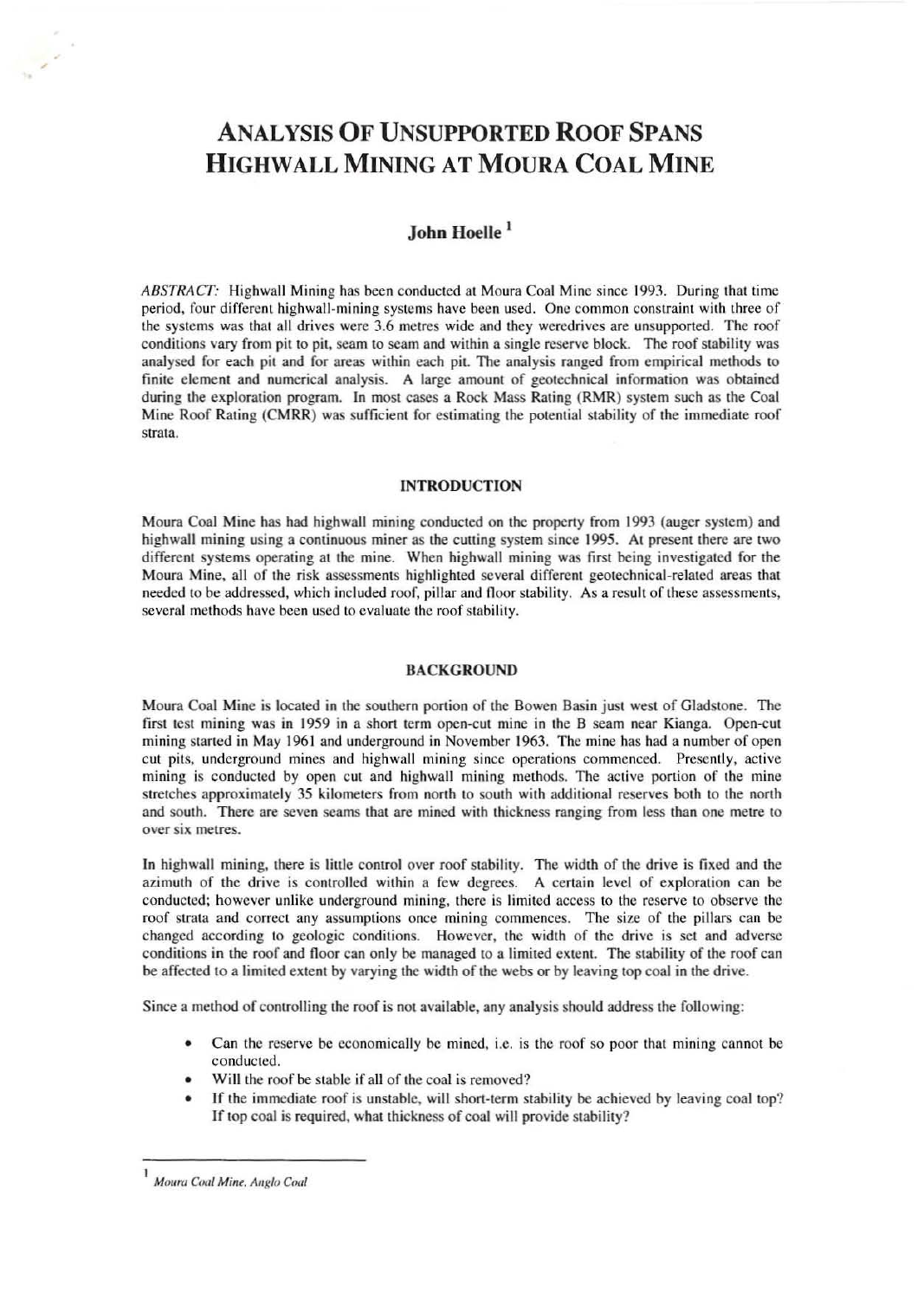- If the immediate roof strata is not stable, how far up will caving occur before stability is achieved'] The medium term stability is of interest since caving increases the effective pillar height with a subsequent reduction in strength of the pillar. If the immediale roof is unstable, what amount of out-of·seam dilution can be anticipated?
- If the roof is unstable or marginally stabile, can an estimate of the stand-up time be obtained? The emphasis in this evaluation is on the shon-term stability since the system should be in a drive for a period of less than two days.

Since highwall mining was a new concept, a number of different methods were investigated in the mid 1990's to analyse roof stability, Three methods have been used at Moura.

- CSIRO developed an analytical method to estimate span stability. This method, Laminated Span Failure Model (LSFM) is very similar to beam analysis. (Shen and Duncan Fama. 1996).
- UDEC, a distinct element code program developed by Itasca.
- Coal Roof Failure Model (CRFM) (Shen and Duncan Fama, 1999) to evaluate the stability of leaving a coal roof in a drive.

In many cases, these various analytical methods require accurate estimates of immediate roof strata properties. Obtaining these geotechnical characteristics can be timc consuming and expensive, This requires in-situ and laboratory testing and then determining the parameters for each strata section. The time required for setting up a model can be extensive. In Moura, the pits for highwall mining are over 1000 metres long and have 350 metres depth of penetration. The immediate roof usually changes over the reserve area, requiring either a conservative (worst case) analysis or several different analyses.

Moura Coal Mine was looking for a method of quickly determining whether a particular highwall mining reserve or portion of a particular reserve was going to encounter roof problems. Once a problem area is delineated, then additional analysis may be justified. The roof conditions at Moura vary widely.

- There are seams that have a strong siltstone or fine-grained sandstone roof. These are seams that are easily evaluated and usually are easy to mine.
- Other scams have a claystone immediate roof overlain by a sandstone or siltstone. The thickness of the claystone usually determines the mining difficuhy.
- Other scams have roof which consists of claystone inter.layered with coal and shale and then overlain by a stronger strata. These conditions usually create major problems for highwall mining. Strata consisting of a thin strong strata overlaid by a more massive strong strata may be unstable depending on the thickness of the lower seam.

The exploration process routinely obtains both geologic and geotechnical dataas follows:

- RQD Rock Quality Designation
- FFI Fracture Frequency Index (number of fractures per metre)
- JRC Joint Roughness Coefficient
- PLT Point Load Test. axial and diametral
- Fracture oriemations and spacing arc obtained during the exploration process and mapping of the highwalls.

Since the information that is obtained is the same data required for use in one of several Rock Mass Rating or Roof Mass Rating systems, these systems can readily be used. The results may then be used to focus on the areas where roof conditions are adverse.

A Coal Mine Roof Rating (CMRR) system (Mark and Molinda, 1996) and a Rock Mass Rating (Bieniawski, 1989) is obtained from each borehole. The CMRR is designed for coal measure strata and the input data required addresses the geotechnical characteristics, therefore the results more closely address the roof stability. The CMRR normally uses the bolted heighl as the target area. Since highwall mining does not have supported roof, a target of 2.0-metres is used. If the roof strata is weak above 2 metres, major roof stability problems can be expected and the ability to mine the reserve needs to be closely evaluated.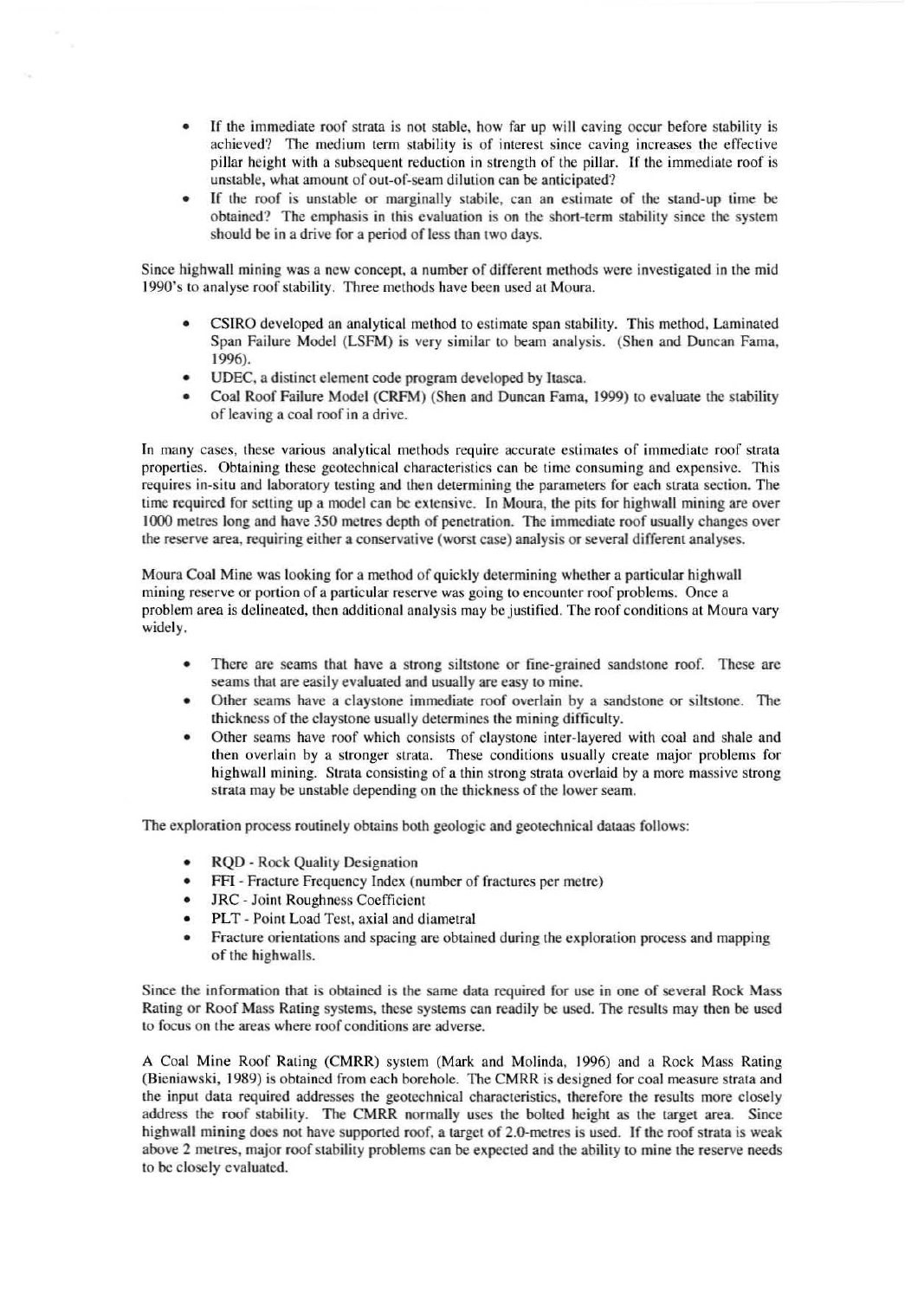#### COMPARISON OF TWO PITS

The charactcristics of two pits are presented to illustrate the method of analysis and the conditions that may be encountered at Moura.

Pit B was analysed using the UDEC method and two different geologic configurations were modeled. The reserve was mined during two different periods with approximately a year between mining the south and north segments of the pit.

- In the first period the immediate roof was a claystone, overlain by a ridcr seam overlain by a siltstone (See Figure I). This sequence was encountered in the southern portion of the pit.
- In the second period there was an immediate roof of siltstone up to 12 metres thick (See Figure 2). This sequence was anticipated in the northern portion of the pit.



FIG. 2 - Section used for analysis of South Pit Roof strata 2 metres thick FIG. 2 - Section used for analysis North B

Pit Roof strata 1.5 metres thick

Twenty runs were perfonned and the results indicatcd that, in the first period. falls from 0 to 0.5 metres through the coal rider seam could be expected. Leaving a coal roof less than 0.3-metres would not stabilise the roof. The results of the analysis of period two indicated a stable roof.

The UDEC system underestimated the severity of the roof instability in the southern portion of the pit. Roof falls up to two metres were encountered and the rider coal seam was usually stable.

Before mining commenced in the second portion of the pit, the boreholes were analysed using CMRR and RMR. The CMRR analysis indicated that portions of the reserve would have roof stability problems and thai the roof characteristics were more complex than previously indicated. The results of the CMRR and RMR are presented in Figures 3, 4 and 5 for three selected boreholes.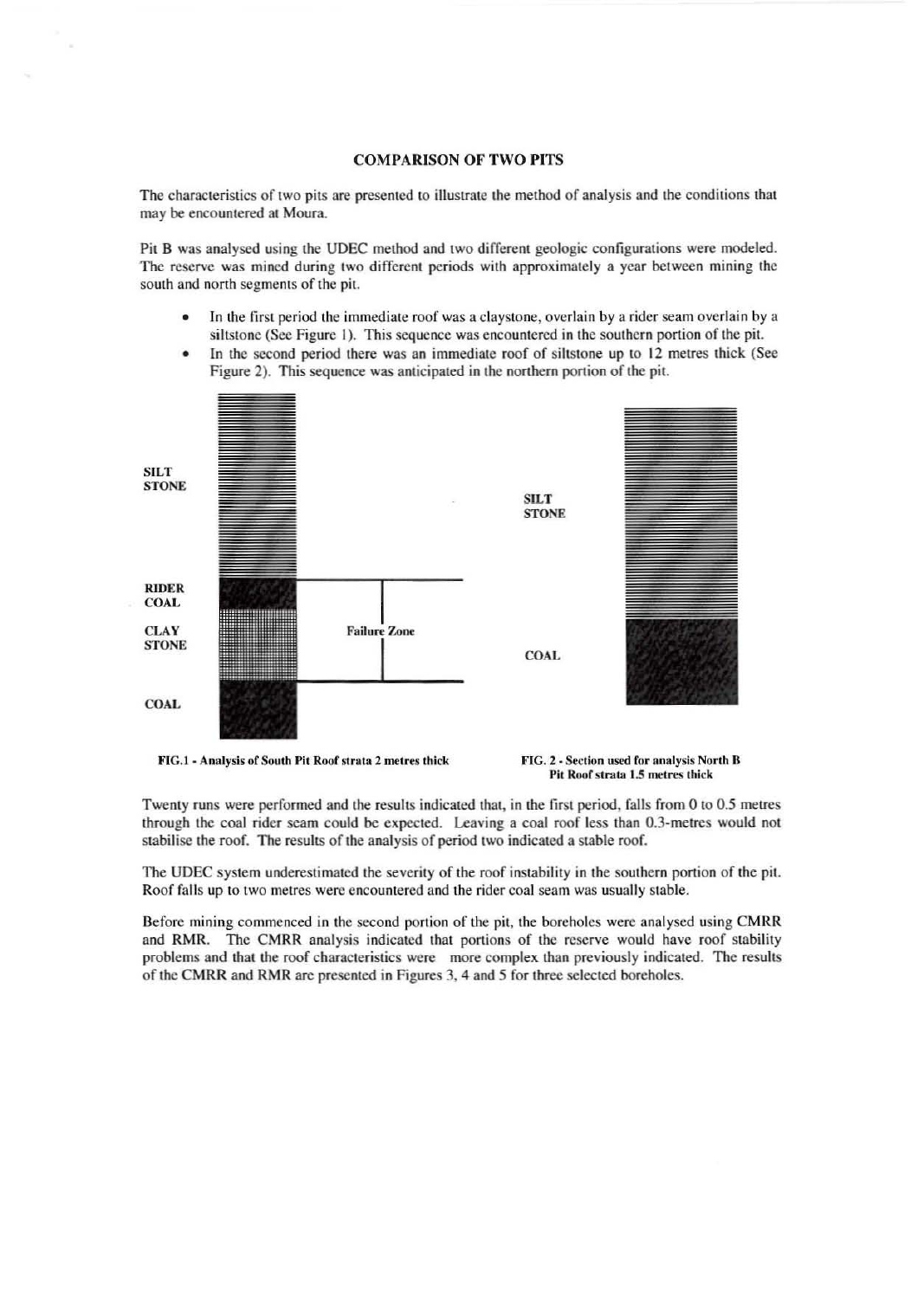

Based on these results, the mining was conducted leaving coal top in areas where the claystone was thicker than 0.2 metres. However, severe roof control problems were still encountered in some portions of the pit where the claystone was weaker due to the presence of water.

Before mining the Pit C reserve, the CMRR and RMR were oblained first and the results are presented in Figures 6 and 7. The results indicated a stable roof. However the low CMRR in the mid 40's as well as the sharp discominuity between the siltstone and overlying sandstone suggested that the siltstone may pull away from the sandstone.

A voussoir beam analysis of Sofianos (Sofianos, 1996, Sofianos and Kapenis, 1998, Seedsman, 2002) was performed and the results indicated that where the thickness of the siltstone was less than 1.5 metres thick and with bedding planes approximately 200 thick, the siltstone was unstable within a short time period after mining. Mining practice indicated that the siltstone was stable for a period of 12 to 20 hours, but once caving started, the siltstone within much of the length of the drive fell with the individual falls limited in extent but continuous.